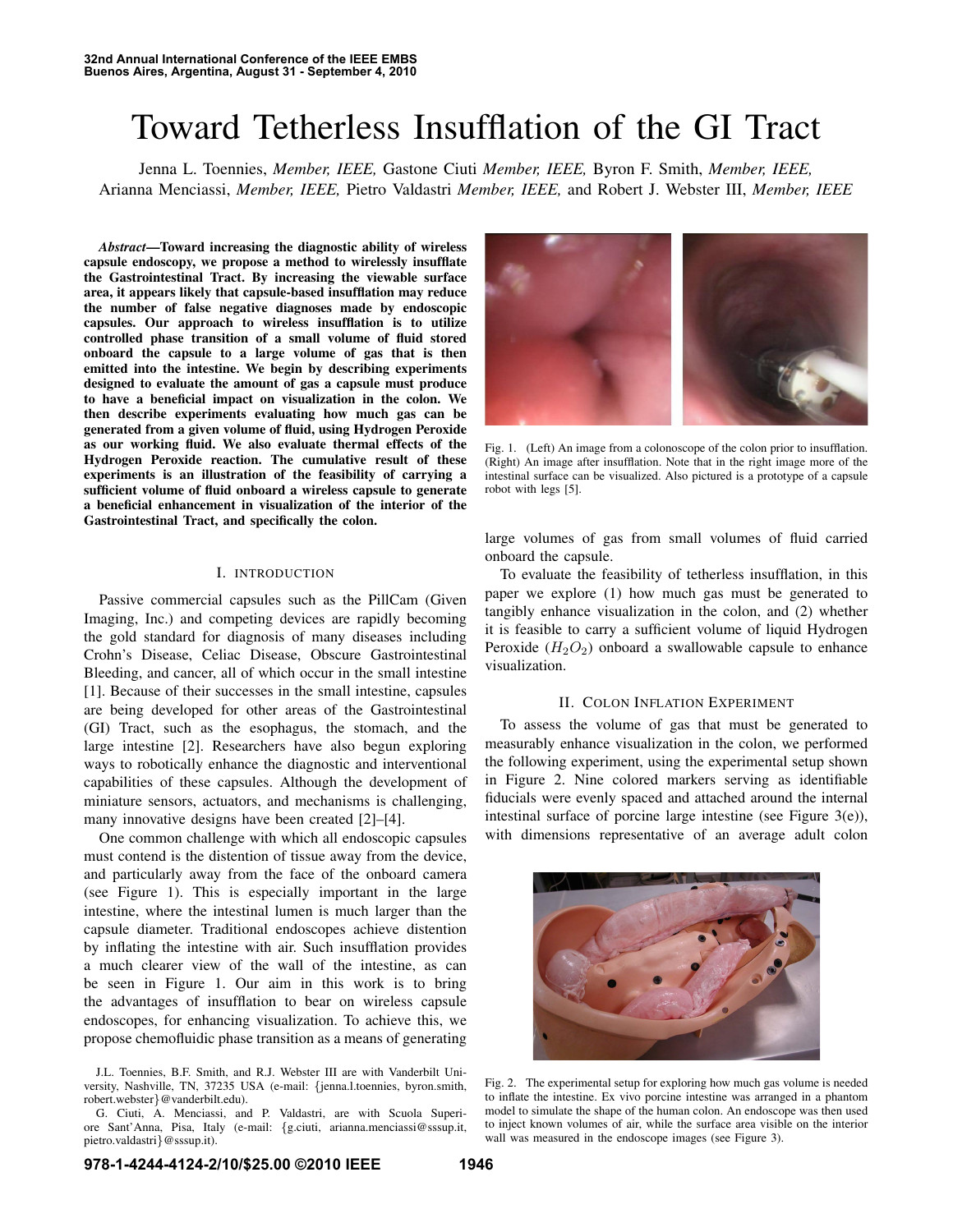

Fig. 3. The results of the insufflation experiment. (a) The intestine in its deflated state with no markers visible. (b) With just 50mL of insufflation, 4 of the 9 markers became visible. (c) At 200mL, all 9 markers first come into the field of view. (d) The threshold above which all 9 markers were consistently visible was 450mL. (e) The intestine in its fully inflated state at 1500mL of insufflation.

TABLE I THE NUMBER OF MARKERS VISIBLE (OUT OF 9 TOTAL) FOR EACH INFLATION VOLUME. ABOVE 450ML ALL 9 MARKERS WERE VISIBLE.

| Air Volume (mL) | Markers Visible |  |
|-----------------|-----------------|--|
|                 |                 |  |
| 50              | 4               |  |
| 100             | 5               |  |
| 150             | 8               |  |
| 200             | 9               |  |
| 250             | 8               |  |
| 300             | 7               |  |
| 350             | 9               |  |
| 400             |                 |  |
| 450             | 9               |  |
| 1500            | 9               |  |

(150cm long, 6cm in diameter) [6]. A flexible endoscope (13803PKS, STORZ) was inserted in one end of the intestine, and then both ends were tightly sealed. The intestine was incrementally inflated through a channel in the endoscope using a controlled air compressor. An in-line flow sensor (AWM3300V, Honeywell) was used to record volume, and images were captured using the endoscope camera at each volume increment. The number of markers visible at each increment is shown in Table I.

### III. GAS GENERATION FROM HYDROGEN PEROXIDE

Using the air volumes found in the inflation experiment, we now determine the necessary fluid volume to produce each. Hydrogen Peroxide is a promising working fluid because it can produce a large volume of gas from a small initial fluid volume (see Figure 4). To generate gas from  $H_2O_2$ , the capsule must simply pass liquid  $H_2O_2$  through a catalyst (e.g. a silver or platinum screen), which catalyzes the conversion to oxygen gas and water.

To calculate the necessary volume of fluid for a given volume of gas, one might initially think that a simple computation using the chemical decomposition equation and the Ideal Gas Law would suffice. However, there are many factors that are not accounted for in such an ideal calculation. Temperature and concentration of  $H_2O_2$  (which affects both the temperature of the reaction and the amount of gas generated) are both variable during the reaction. Furthermore, some water is converted to vapor during the reaction, which depends on temperature and concentration. Thus, calculations that do not include any water evaporation underestimate the gas generation by a factor of almost 2 at high concentrations. For this reason, we conducted experiments to determine the amount of gas generated by reacting small volumes of  $H_2O_2$  at various concentrations, as described in the following section.

## IV. PEROXIDE REACTION EXPERIMENT

As discussed above, a tradeoff exists between the concentration of  $H_2O_2$  used and the temperature of the reaction. A higher concentration produces more gas, but also generates more heat, which must be safely dissipated without burning the intestine. In order to investigate the effects of concentration on the gas volume and temperature of the reaction, we experimentally reacted known fluid volumes and measured output gas for 30%, 50%, and 70% solutions  $H_2O_2$ .

The experimental setup, shown in Figure 5, involved a mixing flask, a holding flask, and a discharge cylinder. The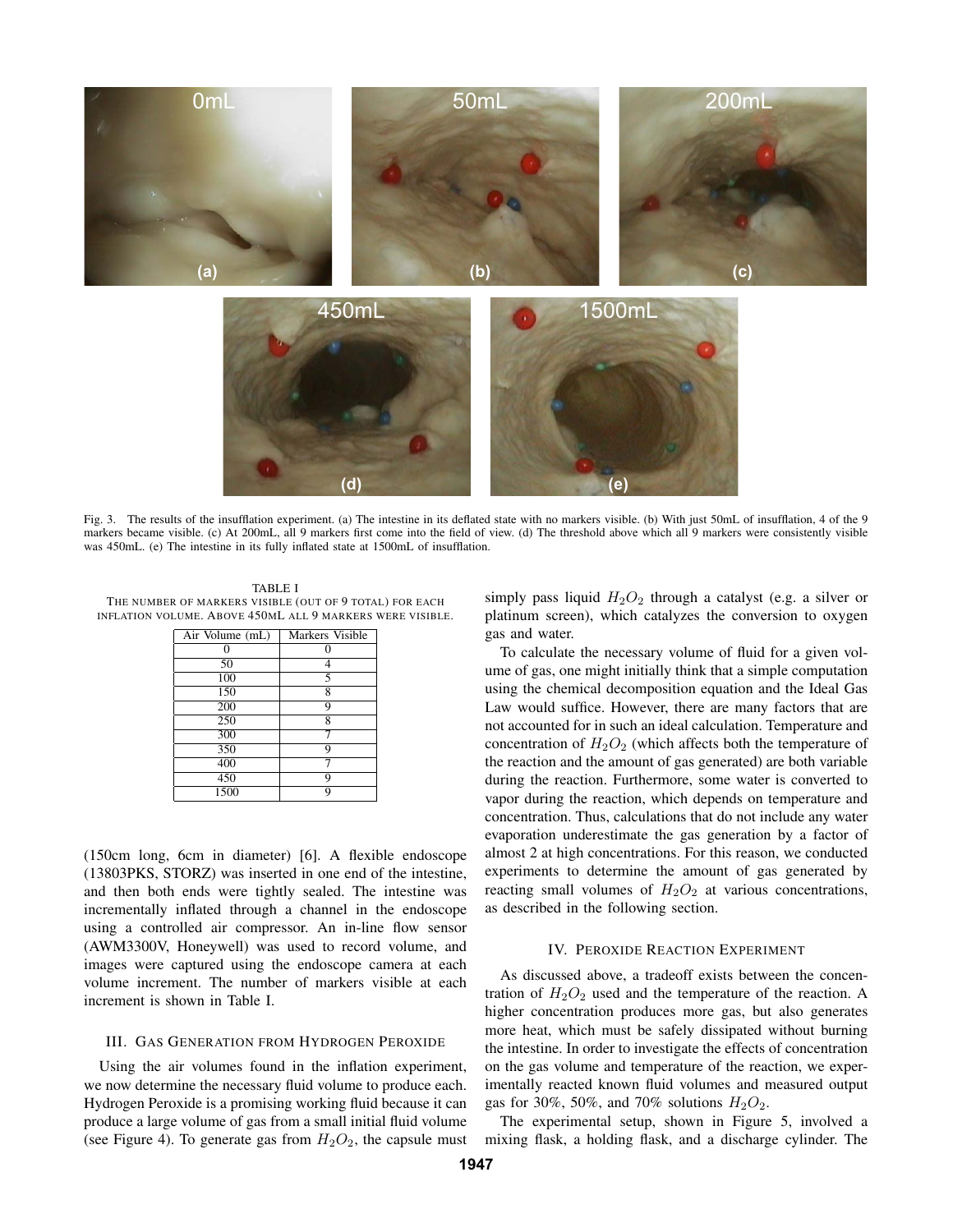

Fig. 4. A large amount of Oxygen was produced when a small amount of liquid Hydrogen Peroxide was catalyzed by a silver screen.

flasks were connected together with rubber tubing and were sealed with rubber stoppers. A thermocouple was used to measure the maximum temperature of the reaction (see Figure 7). The catalyst used was a fine silver screen mesh, and it was cut into 11mm circles to replicate the maximum sized screen that could fit within a swallowable capsule. An initial amount of  $H_2O_2$  was placed in the mixing flask. The catalyst was dropped into the flask, and the flask was quickly sealed. The gas produced from this reaction displaced an approximately equal volume of water in the holding flask, which was ejected through a plastic tube and a check valve, into a graduated cylinder where the volume was measured.

This test was performed with initial volumes ranging from 0.5−1.25mL (in 0.25mL increments) for three concentrations of  $H_2O_2$  (30%, 50%, and 70%). To ensure repeatability, three trials at each increment were performed. One catalyst screen was used for each increment (i.e. one screen was used 3 times at 0.5mL, and a new screen was used 3 times at 0.75mL, and



Fig. 5. Experimental setup for reacting known volumes of  $H_2O_2$  to measure gas production. A silver screen catalyst was dropped into the mixing flask which held a small initial volume of  $H<sub>2</sub>O<sub>2</sub>$ . The gas generated displaced water in the holding flask, which was measured in a graduated cylinder.



Fig. 6. The volume of gas produced (mL) for initial volumes of liquid Hydrogen Peroxide at varying concentrations.

so forth). The output volume of gas (i.e. the water volume in the graduated cylinder) was recorded for each experiment, as shown in Figure 6. A linear fit to this data was used to compute the initial fluid volumes of  $H_2O_2$  a capsule would need to carry to generate the desired inflation levels from the inflation experiment described in Section II. Results are given in Table II.

## V. DISCUSSION

As can be seen in Figure 3, at just 50mL of inflation, visualization was significantly improved with 4 of the 9 markers becoming visible. At this point the required initial fluid volume was less than 0.710mL for all concentrations of  $H<sub>2</sub>O<sub>2</sub>$ . For comparison, note that commercial capsules such as the PillCamSB (Given Imaging, Inc.) have total volumes of approximately 2.47mL. An initial conceptual prototype insufflation capsule, constructed from off-the-shelf components, contained a fluid reservoir of 0.615mL [7], and it is likely that this fluid reservoir size can be increased by minor design changes (i.e. changing component locations and reducing wall thicknesses). Thus, these results indicate that it is feasible for capsules to carry a sufficient volume of fluid to achieve visualization benefits, since Figure 3 indicates that they start with as little as 50mL of insufflation delivered. With 200mL of insufflation, the intestine is almost fully inflated, and all 9 markers first became visible (see Figure 3(c)), yet the required fluid volumes remain relatively small. Even the upper threshold of 450mL, above which all markers were always

TABLE II ONBOARD CAPSULE FLUID VOLUMES REQUIRED TO PRODUCE CORRESPONDING GAS VOLUMES FROM THE INSUFFLATION EXPERIMENT. THE TYPICAL VOLUME OF A COMMERCIAL CAMERA PILL IS 2.47ML.

| $Air$ (mL) | $H_2O_2$ 70% (mL) | $H_2O_2$ 50% (mL) | $H_2O_2$ 30% (mL) |
|------------|-------------------|-------------------|-------------------|
| 50         | 0.2571            | 0.3488            | 0.7103            |
| 100        | 0.3910            | 0.5504            | 1.167             |
| 150        | 0.5248            | 0.7520            | 1.6233            |
| 200        | 0.6586            | 0.9536            | 2.0798            |
| 250        | 0.7925            | 1.1552            | 2.5363            |
| 300        | 0.9263            | 1.3569            | 2.9928            |
| 350        | 1.0601            | 1.5585            | 3.4492            |
| 400        | 1.1940            | 1.7601            | 3.9058            |
| 450        | 1.3278            | 1.9617            | 4.3623            |
| 1500       | 4.1383            | 6.1956            | 13.9487           |